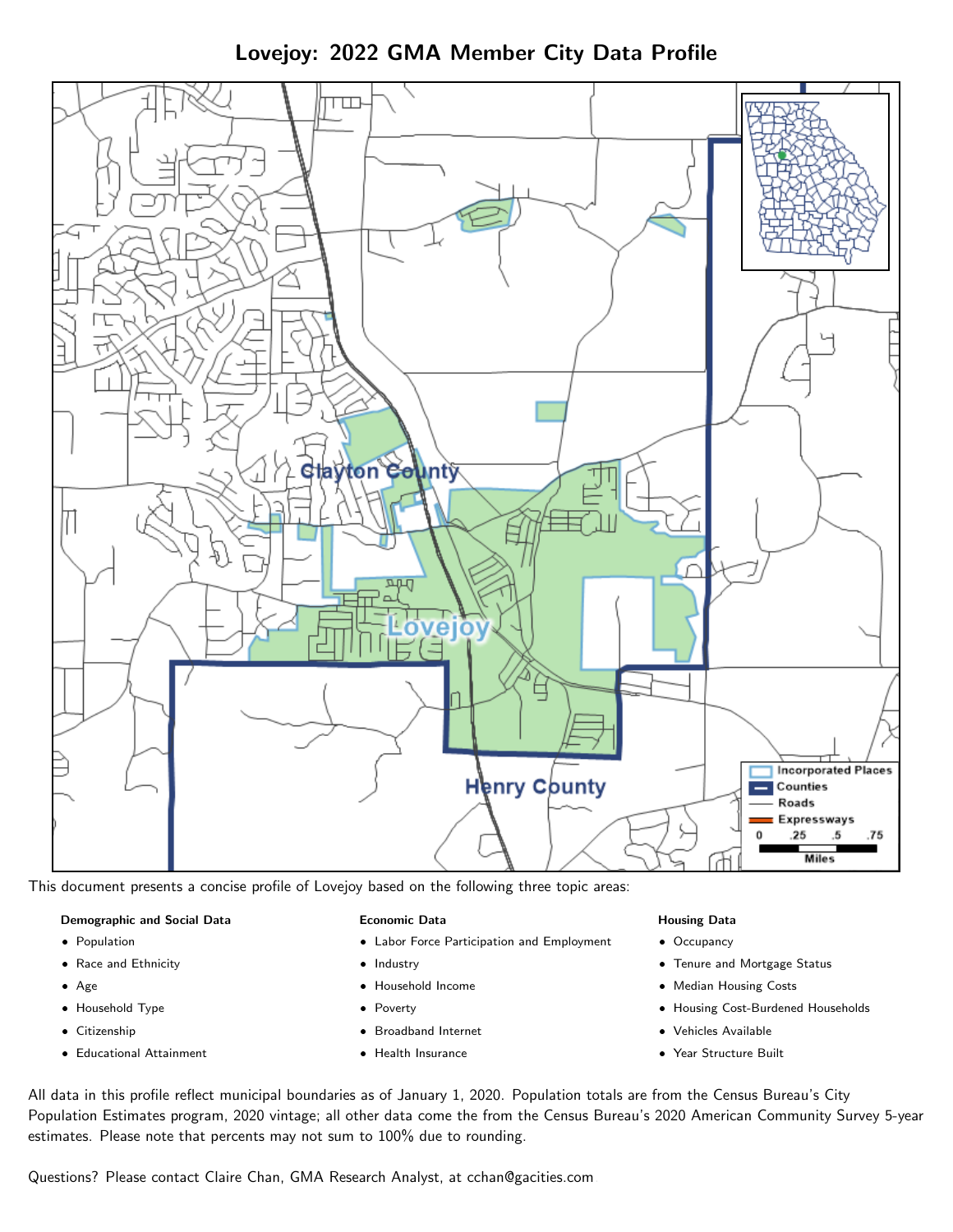## Lovejoy: Demographic and Social





## **Citizenship**



Source: American Community Survey, 2020 5-year estimates, table B05002 Source: American Community Survey, 2020 5-year estimates, table B15002



Source: U.S. Census Bureau, City Population Estimates, 2020 vintage Source: American Community Survey, 2020 5-year estimates, table B03002

## Household Type



Source: American Community Survey, 2020 5-year estimates, table B01001 Source: American Community Survey, 2020 5-year estimates, table B11001

#### Educational Attainment



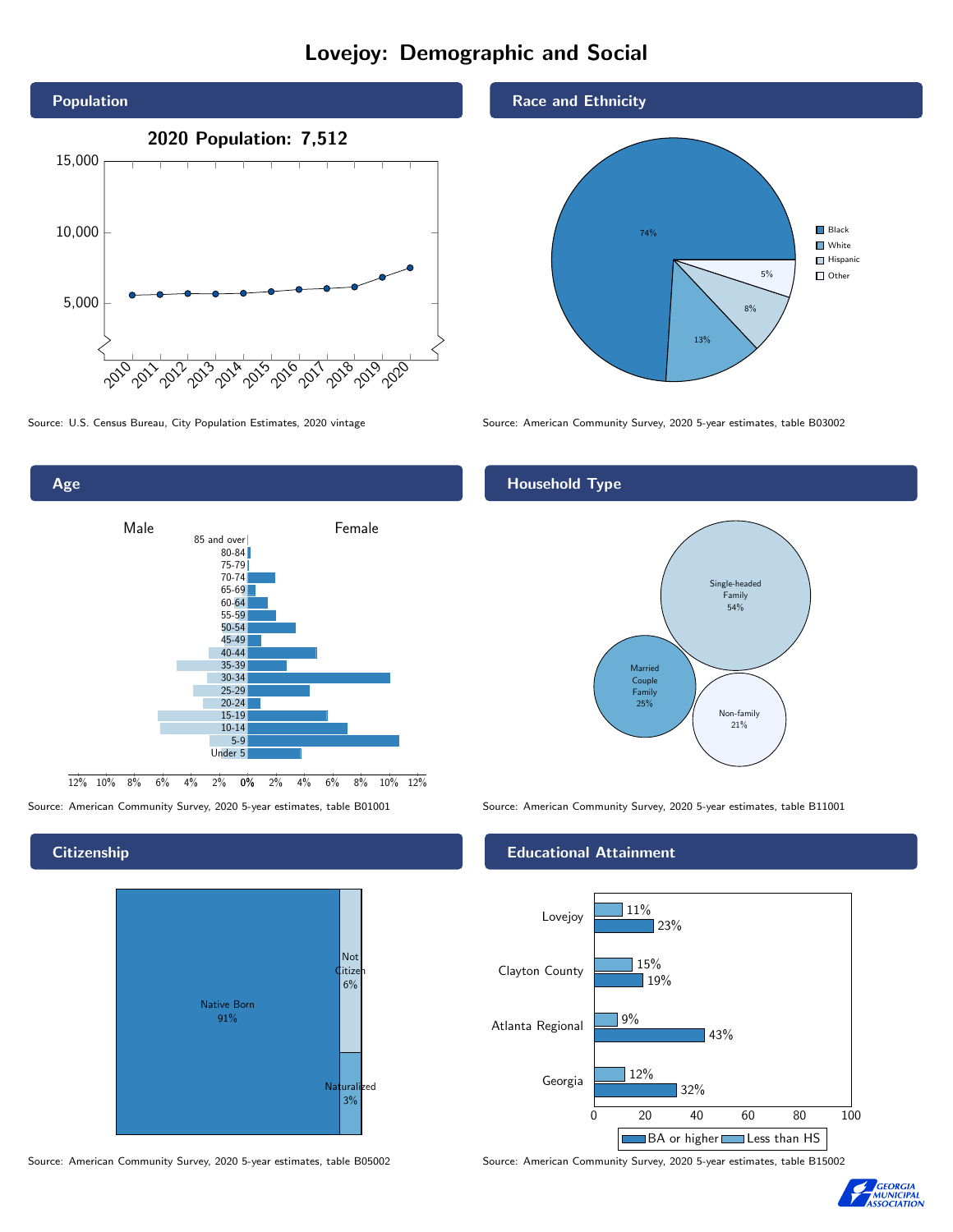# Lovejoy: Economic



Source: American Community Survey, 2020 5-year estimates, table B23001 Note: Unemployment rate is based upon the civilian labor force.

## Household Income 0 50,000 100,000 150,000 200,000 250,000 Georgia Atlanta Regional Clayton County Lovejoy \$85,691 \$102,841 \$61,523 \$68,835 \$61,224 \$73,272 \$49,460 \$51,557 Mean Median

Source: American Community Survey, 2020 5-year estimates, tables B19013 and B19025 Source: American Community Survey, 2020 5-year estimates, table B17010



## Industry

| Agriculture, forestry, fishing and hunting, and mining      | $0\%$ |
|-------------------------------------------------------------|-------|
| Construction                                                | $4\%$ |
| Manufacturing                                               | 5%    |
| <b>Wholesale Trade</b>                                      | $0\%$ |
| Retail Trade                                                | 4%    |
| Transportation and warehousing, and utilities               | 14%   |
| Information                                                 | 3%    |
| Finance and insurance, real estate, rental, leasing         | 8%    |
| Professional, scientific, mgt, administrative, waste mgt    | $4\%$ |
| Educational services, and health care and social assistance | 42%   |
| Arts, entertainment, recreation, accommodation, food        | 6%    |
| service                                                     |       |
| Other services, except public administration                | $4\%$ |
| Public administration                                       | 5%    |

Source: American Community Survey, 2020 5-year estimates, table C24030

### Poverty



#### Health Insurance



Source: American Community Survey, 2020 5-year estimates, table B28002 Source: American Community Survey, 2020 5-year estimates, table B18135